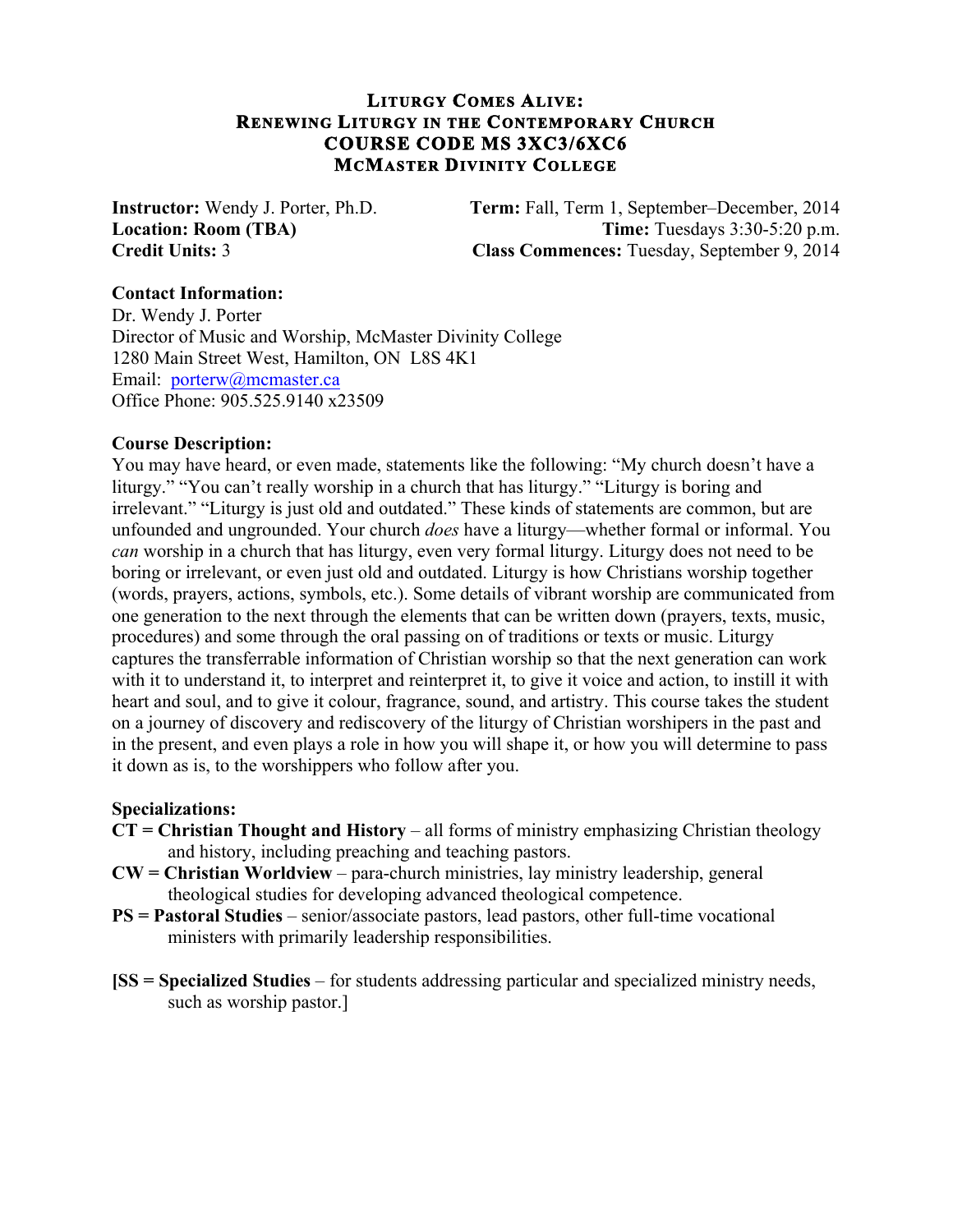### **Liturgy Comes Alive: Renewing Liturgy in the Contemporary Church** 2

Full engagement in and completion of this course will assist the student in three important areas:

# **Knowing:**

The student will understand more about

- what liturgy is, and what it means
- how liturgy has developed, and why
- how every church, even the "non-liturgical" church, has a liturgy
- how liturgy shapes the church, and how liturgy shapes us
- how history, culture and the church—past and present—shape liturgy; how *we* shape liturgy
- the components of liturgy, the progression of liturgy, and the overall shape of liturgy
- exploring where God is in our liturgy

## **Being:**

The student will be challenged

- to explore how they have been shaped and formed by liturgy, regardless of background
- to develop greater understanding of themselves as worshiping persons in the context of their formal or informal liturgy
- to pursue greater appreciation of who they are becoming in the context of their liturgy
- to become more conscious of others in the context of their or others' liturgy
- to develop greater awareness of God's presence—or absence—in the midst of the liturgy

# **Doing:**

This class will assist the student

- to develop tools to explore liturgy more deeply
- to have greater facility to contribute to contemporary liturgy
- to practice planning and leading components of liturgy in-class
- to evaluate liturgy in the church, whether current practice, or historically

# **Course Textbooks:**

Required textbooks for this course include:

Frank C. Senn. *Introduction to Christian Liturgy***.** Minneapolis, MN: Fortress, 2012.

*plus* the choice of *two* of the following for assignment #2:

- a. Ronald P. Byars. *What Language Shall I Borrow? The Bible and Christian Worship***.**  Calvin Institute of Christian Worship Liturgical Studies. Grand Rapids, MI: Eerdmans, 2008.
- b. Don Saliers. *Worship as Theology: Foretaste of Glory Divine***.** Nashville: Abingdon, 1994.
- c. Simon Chan. *Liturgical Theology: The Church as Worshiping Community***.** Downers Grove, IL: IVP Academic, 2006.
- d. Nathan D. Mitchell. *Meeting Mystery: Liturgy, Worship, Sacraments***.** Maryknoll, NY: Orbis Books, 2006.
- e. Gordon W. Lathrop. *Holy Things: A Liturgical Theology***.** Minneapolis, MN: Fortress, 1993.

**Other Resource Textbooks** – The following are further resource books that could be helpful for this class and ongoing ministry. They can be found in most good theological libraries, and also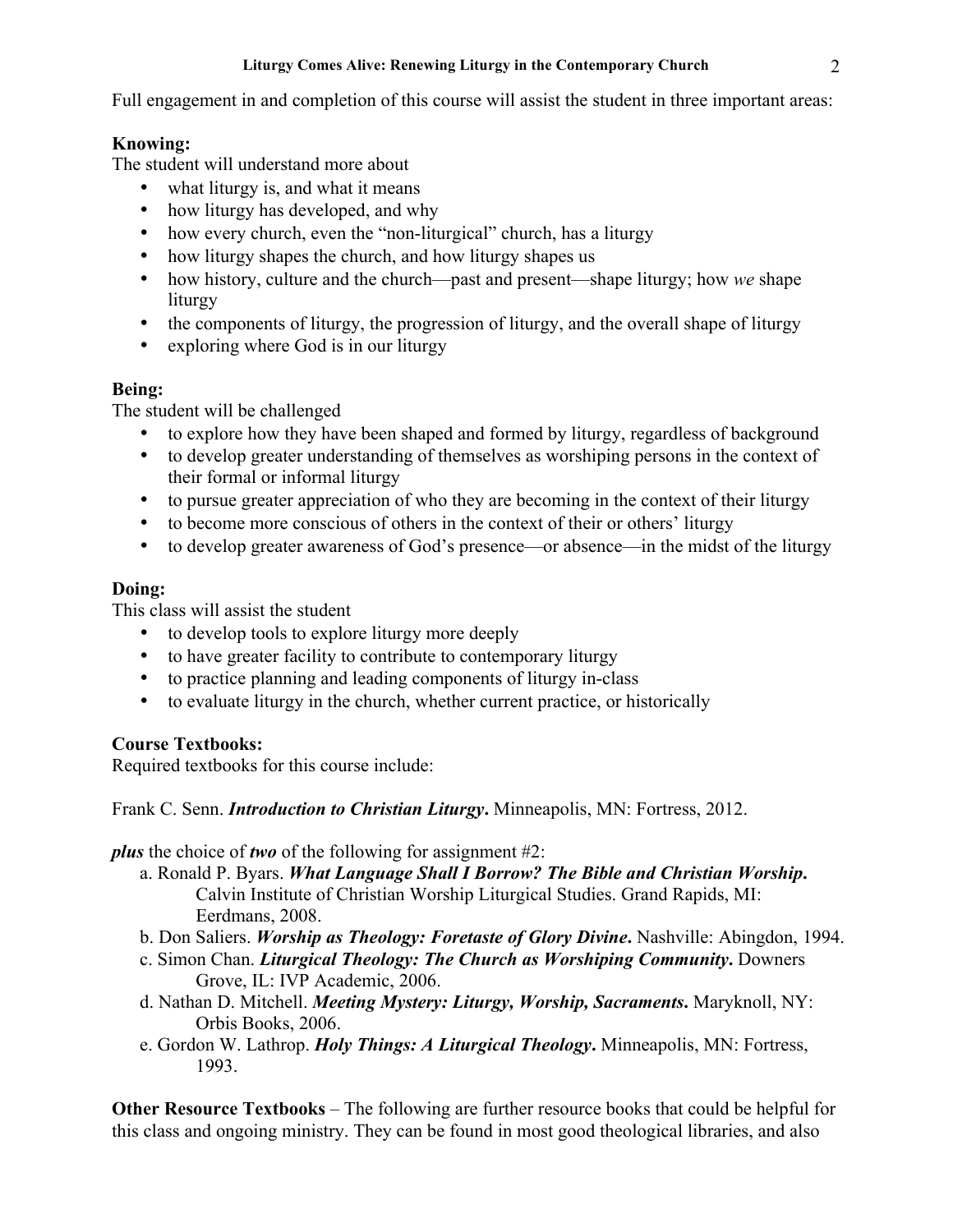are worth including in personal libraries:

- Bradshaw, Paul, ed. *The New Westminster Dictionary of Liturgy and Worship*. Louisville, KY: Westminster John Knox, 2002.
- Jones, Cheslyn, Edward Yarnold, SJ, Geoffrey Wainwright, and Paul Bradshaw. *The Study of Liturgy*. Rev. edn. London: SPCK; New York: Oxford University Press, 1992.

Senn, Frank C. *Christian Liturgy: Catholic and Evangelical***.** Minneapolis, MN: Fortress, 1997.

### **Textbook Purchase**

All required textbooks for this class are available from the College's book service, READ On Bookstore, Room 145, McMaster Divinity College. Texts may be purchased on the first day of class. For advance purchase, you may contact READ On Bookstore, 304 The East Mall, Suite 100, Etobicoke, ON M9C 5K1: phone 416.620.2934; fax 416.622.2308; email books@readon.ca. Other book services may also carry the texts.

You are also encouraged to read other materials according to your interests and needs in this subject, and a list of possible books of interest is provided in class.

**Successful Completion of this Class for Credit** requires that each of the assignments be attempted. Failure to make a valid attempt to complete each of these requirements may constitute grounds for failure of the course.

| $\mu$ in chasses are on Tuesdays, $\mu$ . $\mu$ = 0.20 p.m. |              |                                                            |
|-------------------------------------------------------------|--------------|------------------------------------------------------------|
| 1.                                                          | September 9  | What Is Liturgy and How Do We Do It?                       |
| 2.                                                          | September 16 | Liturgy Shaped by History and Culture                      |
|                                                             |              | Due: Assignment #2                                         |
| 3.                                                          | September 23 | How Does Liturgy Work?                                     |
| 4.                                                          | September 30 | What Time Is It? $-$ Liturgy by the Clock                  |
|                                                             |              | Due: Decisions for (November) Class Presentation           |
| 5.                                                          | October 7    | What Day Is It? $-$ Liturgy by the Seasons                 |
|                                                             |              | Due: Assignment #3                                         |
| 6.                                                          | October 14   | Beginning at the End: Advent, Christmas, Epiphany and Lent |
| 7.                                                          | October 21   | Leading up to the End: What Is Holy Week?                  |
| 8.                                                          | October 28   | The End is Really the Beginning: Easter Shapes the Year    |
| 9.                                                          | November 4   | Creative Liturgy $1 - Class$ Presentations                 |
| 10.                                                         | November 11  | Creative Liturgy 2 – Class Presentations                   |
| 11.                                                         | November 18  | Special Topics 1                                           |
| 12.                                                         | November 25  | Special Topics 2                                           |
| 13.                                                         | December 2   | <b>Liturgy Comes Alive</b>                                 |
|                                                             |              | Due: Final Paper or Project                                |

## **Tentative Class Schedule**

(All classes are on Tuesdays,  $3:30 - 5:20$  n m)

## **Assignments**

### **1. Weekly Reports. 10%.**

Each week, you will present one new, interesting, or challenging discovery or accomplishment in the area of liturgy in the previous week. This can be historical, theological, or practical. It can be related to ancient liturgy or be as current as your own participation in leading liturgy in your own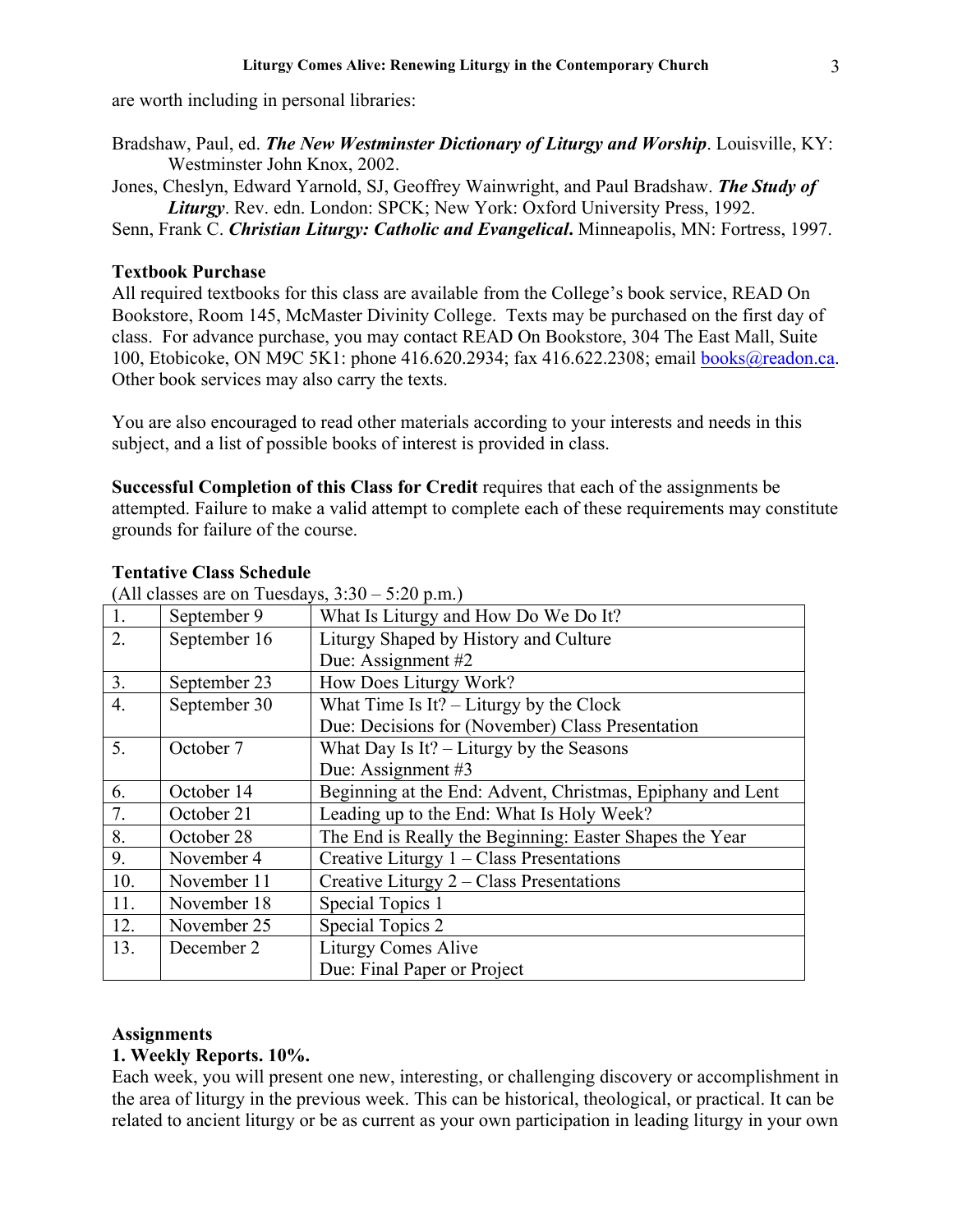church in the past week. It should be related to your specialization (CT, CW, PS, or SS). The "Report" will consist of a brief written summary to be submitted at the beginning of each class (2–3 sentences, hard copy or electronic) and your spoken contribution to a brief weekly in-class survey of the previous week's learnings. (Suggestions for ideas can be gleaned from the main text book, Senn, *Introduction to Christian Liturgy*, chapter 2, sections 1–3, but the student is by no means limited to these.)

# **2. Personal Observation of Liturgy. 1500 words. 20%.**

# **Due: Week of September 16 (up until Friday, September 19, at 1:00 p.m.)**

Choose a church that you know well or have observed at least a few times, and that will assist you in your goals for your specialization (CT, CW, PS, SS). This paper does not require formal resources apart from your own observations and reflection, although you may wish to engage in a few conversations with participants in your selected church.

*Basic Description*: How would you describe the liturgy of this church? What are the formal components of this liturgy and where do they occur in the service? Can you identify the functions that they fulfill? What are the elements that someone who has worshipped in this church for a long time would expect?

*New Details or Experiments*: Are there any parts of this church's liturgy that are more recent? Have there been any experiments in the liturgy in this church?

*Communion*: What is the liturgy of Communion (Eucharist, Lord's Supper, etc.) in this church? *Texts*: What main formal texts are used, if any? What books are used?

*Symbols*: What symbols or visual components are included in this liturgy?

*Ministers*: What are the formal ministerial roles in this church?

*Congregational Involvement*: What are the congregational roles in this liturgy?

*Fixed or Flexible*: On a scale of  $1 - 10$  ( $1 = \text{most flexible}$ ,  $10 = \text{most fixed}$ ), where would you place this church's liturgy?

*Personal Learning*: What have you have learned about liturgy in making these observations?

# **3. Book Interaction. 1500 words. 20%.**

# **Due: Week of October 7 (up until Friday, October 10, 1:00 p.m.)**

Take the two books you selected from the secondary list of five, and compare and contrast the kinds of learning that you gain from each. Evaluate, critique, and describe how you are challenged by the authors (this does not constitute necessarily agreeing with them), perhaps in understanding your own liturgy more, or in understanding how the authors perceive liturgy. For instance, what is the perspective from which each of your two authors write? Engage and interact with these authors in an interesting way (note that simple agreement or disagreement with the authors is insufficient).

# **4. Class Presentation. 20%.**

# **Preliminary Decisions Due: in consultation with professor, by September 30.**

**Presentation Due: In-Class November 4 (and November 11, to be determined by class size).** Either using pre-existing materials, or writing your own, prepare a 5–7 minute liturgy that includes active congregational involvement, uses symbols or objects, as well as actions or other engagement, and is specifically designed for one (or more) of the groups listed below:

- a group of children
- a group from a Christian tradition other than your own
- a group that has developmental challenges
- a group that has physical challenges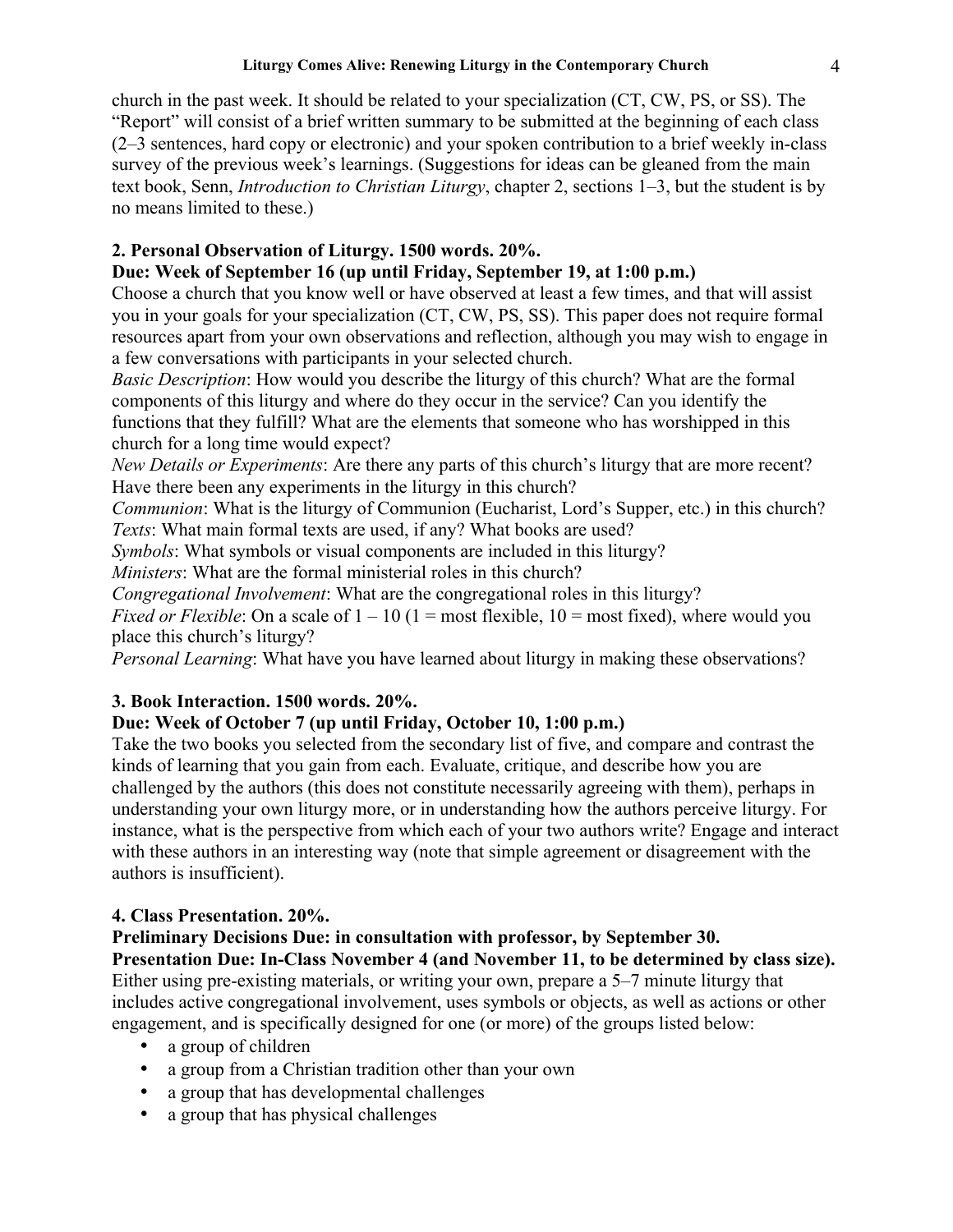- a group that is not fluent in your language
- a youth group
- a seniors group
- a group that is largely unchurched
- a specific group that is marginalized
- some other group with special interests or challenges (e.g. moms with pre-schoolers, etc.)

Think through the issues that you would face in leading your focus group in a meaningful component of liturgy, and write or prepare accordingly. Prepare all materials that would be required to facilitate this. The class will function (as much as possible) as your focus group, and will try to receive your leadership through the perspective of your focus group. Prior to leading your liturgical piece, articulate clearly to the class who your focus group is, outline the context for the segment of liturgy that you are leading/presenting (where it fits in a service, what precedes or follows it), and describe to the class how your presentation ties in with your specialization (CT, CW, PS, SS). Then lead the class in the liturgical piece that you have prepared. Evaluation for this assignment will include peer assessment.

Liturgical events may include (but are not limited to): a corporate call to worship; corporate confession; offering / collection; intercessions; lament; alternating lament-and-praise; congregational prayer; dedication or commissioning; healing; anointing.

Seasons or events within the Christian Calendar may include: Advent; Christmas; Epiphany; Lent; Palm Sunday; Holy Week; Maundy Thursday / Tenebrae; Good Friday / the Passion; Easter sunrise service; Easter; Ascension; Pentecost; Trinity; Christ the King.

Choose your focus group and liturgical piece in consultation with the professor by September 30 (email correspondence is fine). Presentations will take place on November 4 and possibly also on November 11, depending on class size – to be determined on the first day of class.

## **5. Final Paper or Project. 30%.**

**~~~~~~~~**

**Due: Week of December 2 (up until Friday, December 5, at 1:00 p.m.)**

Choose either a final paper or a final project, as outlined below:

**a. Final Paper**. 2000 words, using a minimum of 10 reputable sources. Choose and explore a specific topic of liturgy that is of interest to you and relevant to your specialization (CT, CW, PS, SS) from a historical, theological, artistic, or practical (historical or current) perspective. Content will be evaluated on depth of insight, level of writing, and quality of research.

**b. Final Project** + 1000 word accompanying explanatory paper. Create an artistic exploration of a historical, theological, artistic, or practical aspect of liturgy that could be used in your own church's liturgy or could be used to introduce others to some aspect of liturgy that you think is important and that advances your interests and requirements for your specialization (CT, CW, PS, SS). Submit a brief paper with this project to explain your project and the historical, theological, artistic and/or practical ideas that lay behind it. The project will be evaluated on depth of insight, quality of artistic design, and potential functionality.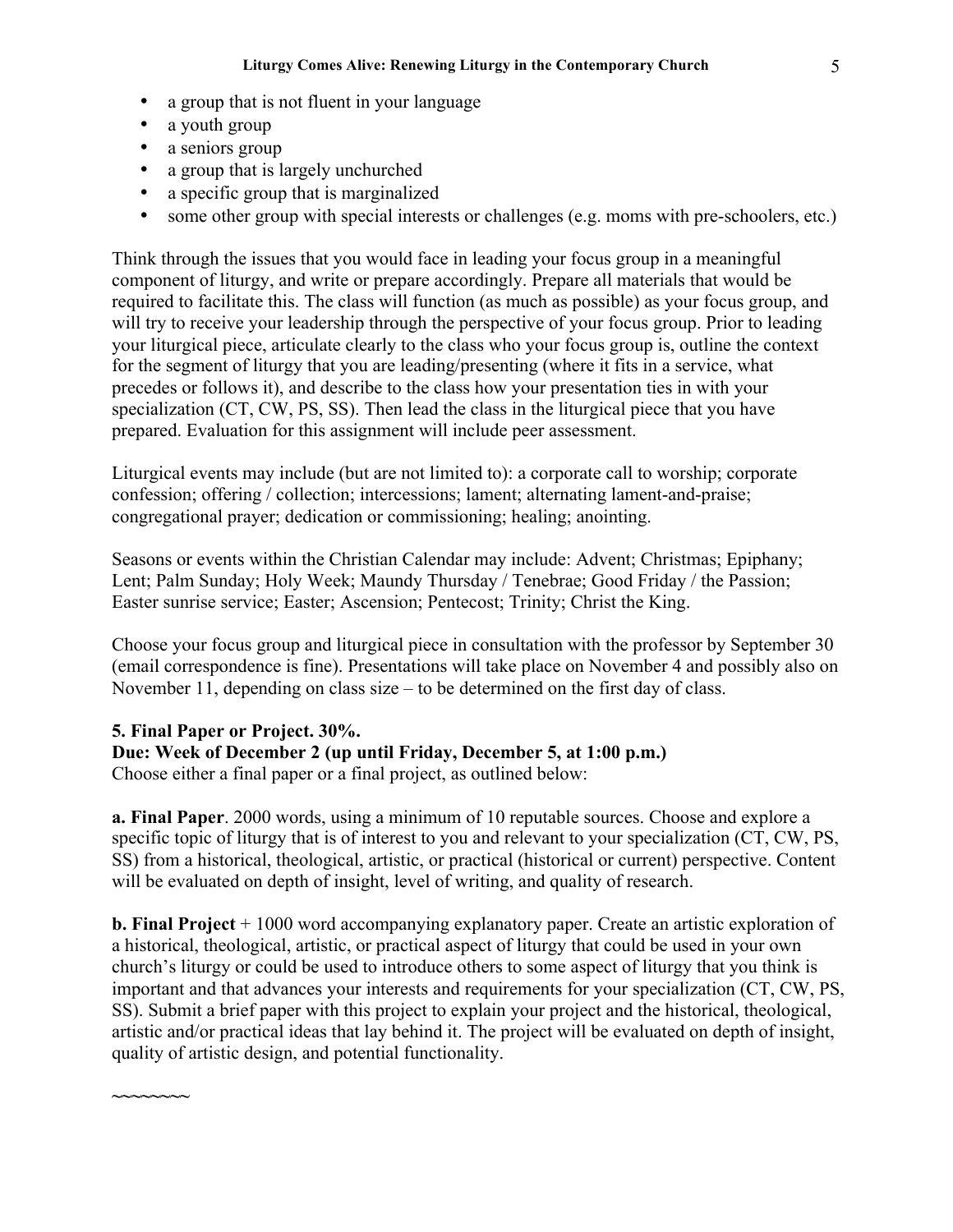### **A Learning Community**

This class is designed to be a learning community, a place where each member of the community can grow through positive affirmation, constructive input and active engagement with one another, with Scripture, with ideas, and in the ongoing development and strengthening of our faith and ministries. We should all come to the community as people in process, open to being challenged, deconstructed and formed, or re-formed, through our mutual learning experience. As professor, it is my responsibility to empower each class member as a learner by treating each student with respect and dignity. I am a fellow learner in the community and wish to offer information, reflection, experience and questions for us to reflect on together. I welcome the responsibility and opportunity to give thoughtful evaluation and feedback to your thinking, both as you offer it to the class and through written work, so that your growth through this class can be maximized as a result of our collaboration. As a responsible member of our learning community, you will be expected to commit yourself to the class throughout the semester that we are together. This means not only that in our class interactions you will endeavor to treat all members of our class with respect and dignity, but that you will come prepared to be fully engaged in and with the class. Your attendance is required as your presence is necessary for our community (i.e. class) to function at an optimal level.

Assignments are to be handed in on time and in good order. Late assignments will be docked at the rate of 1% for each day late (with each assignment counted as 100%). Assignments should be submitted in hard copy on standardized paper.

Connections with each of you outside class time are welcome. Please feel free to make an appointment if you think this would aid your learning experience in any way.

### **Academic Honesty**

Academic dishonesty is a serious offence that may take any number of forms, including plagiarism, the submission of work that is not one's own or for which previous credit has been obtained, and/or unauthorized collaboration with other students. Academic dishonesty can result in severe consequences, e.g., failure of the assignment, failure of the course, a notation on one's academic transcript, and/or suspension or expulsion from the College. **Students are responsible for understanding what constitutes academic dishonesty**. Please refer to the Divinity College Statement on Academic Honesty ~ http://www.mcmasterdivinity.ca/programs/rules-regulations

#### **Gender Inclusive Language**

McMaster Divinity College uses inclusive language for human beings in worship services, student written materials, and all of its publications. In reference to biblical texts, the integrity of the original expressions and the names of God should be respected. The NRSV and TNIV are examples of the use of inclusive language for human beings. It is expected that inclusive language will be used in chapel services and all MDC assignments.

#### **Style**

All stylistic considerations (including but not limited to questions of formatting, footnotes, and bibliographic references) must conform to the McMaster Divinity College Style Guidelines for Essays and Theses

http://www.mcmasterdivinity.ca/sites/default/files/documents/MDCStyleGuide.pdf Failure to observe appropriate form will result in grade reductions.